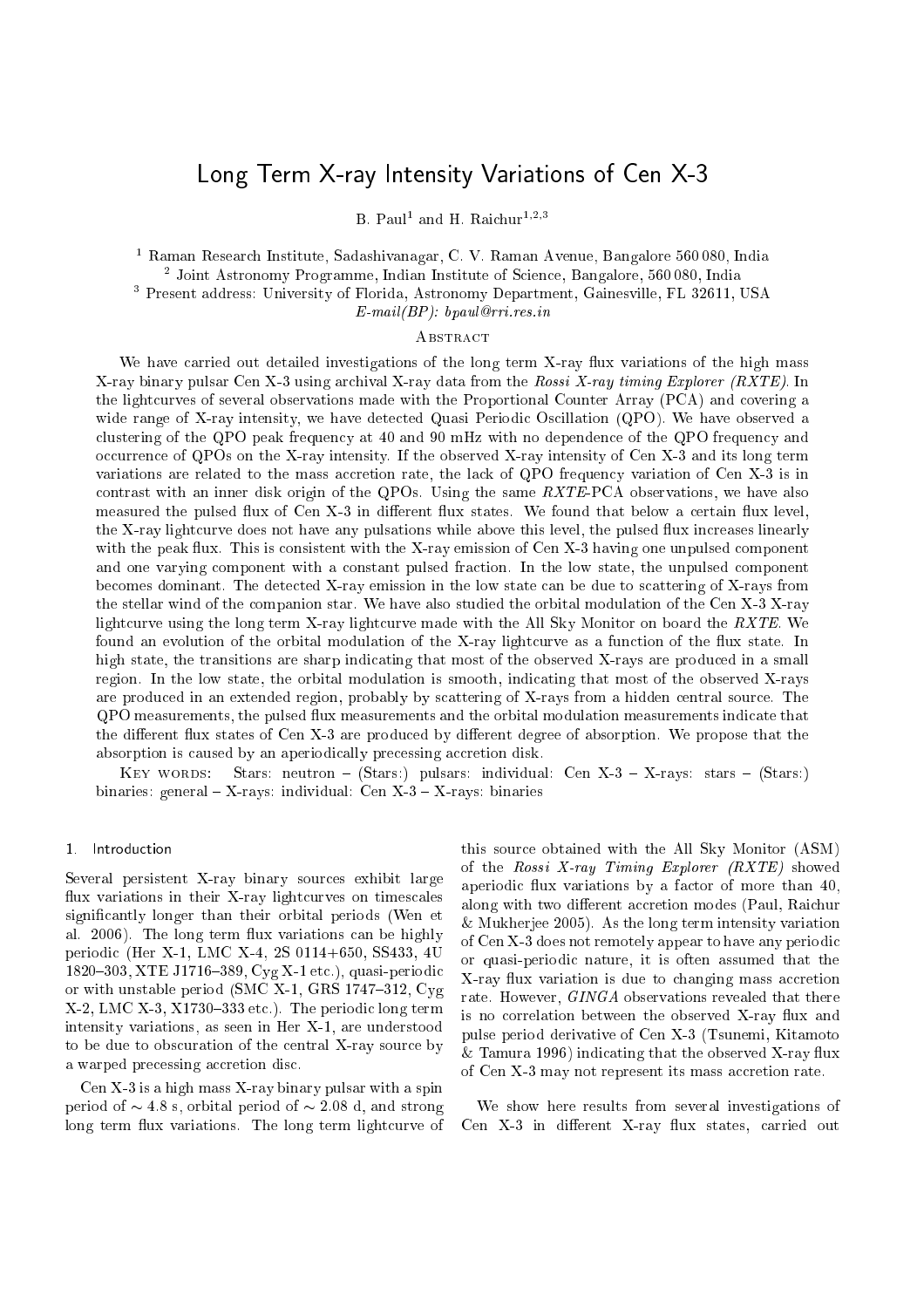

Fig. 1. The 1.5-12 keV RXTE-ASM lightcurve of Cen X-3 showing the aperiodic long term X-ray flux variations.

to understand the origin of its aperiodic long term flux variations. More details about these studies and comparison with Her X-1, LMC X-4 and SMC X-1 can be found in Rai
hur and Paul (2008a, 2008b).

#### 2. Method

We have measured the Quasi Periodic Oscillation (QPO) feature in Cen X-3 in different flux levels using all the available  $RXTE-PCA$  data. In the accretion powered X-ray pulsars, the QPOs are produ
ed due to inhomogenities in the inner accretion disk and the QPO frequency is expected to be related to the inner radius of the accretion disk. In several transient and persistent X-ray pulsars, the QPO frequency is found to be related to the X-ray flux or the inner radius  $(EXO 2030+375)$ : Angelini, Stella & Parmar 1989, 3A 0535+262: Finger, Wilson & Harmon 1996, XTE J1858+034: Mukherjee et al. 2006, 4U 1626–67: Kaur et al. 2008). If the observed X-ray ux variation of Cen X-3 is due to hanges in the mass accretion rate, a similar dependence of the QPO frequency and X-ray flux is expected.

We have measured the pulsed and peak X-ray emission of the source in its different flux states using the same RXTE-PCA observations. Evolution of the pulsed fraction with peak X-ray flux is useful to know the relative importan
e of s
attered X-ray emission in different flux states.

We have also studied the orbital modulation of the Cen X-3 X-ray lightcurve as a function of its X-ray flux. The relative sizes of the observable X-ray source in different flux states can be known from the variations of the e
lipse transition periods. The long term light
urve obtained with the All Sky Monitor on board the RXTE has been used for this.

#### 3. Results

We have analysed X-ray lightcurves from 81 observations of Cen X-3 made with the RXTE-PCA during 1996-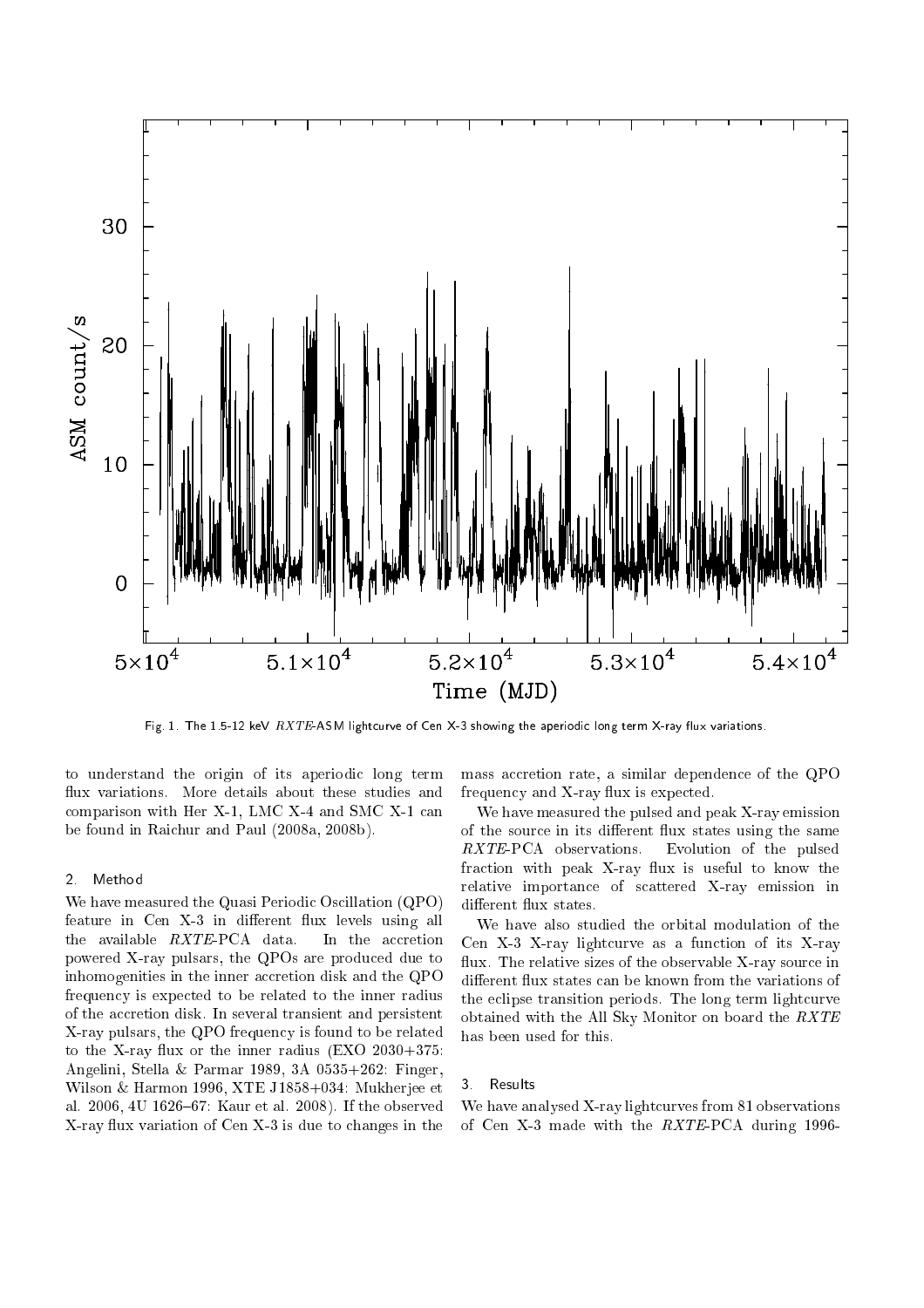

Fig. 2. The power spectra of Cen X-3 obtained from PCA lightcurves in different flux states are shown here. The top three panels show the 40 mHz QPO feature while the bottom panel shows the 90 mHz QPO feature dete
ted only in 1996.

1998 and in 2000. The total useful exposure obtained from all these observations was 525 ks. Most of the observations were arried out outside the X-ray e
lipse and data olle
ted during the e
lipses were ex
luded from our analysis. We have also used the 1.5-12 keV lightcurve of Cen X-3 obtained with the RXTE-ASM overing about 4100 days from January 1996 to study the orbital modulation in different flux states.

Power spectrum was created from each of the PCA light
urves and we dete
ted QPO features at 40 mHz in 9 observations and at 90 mHz in 2 observations. Four power spectra with QPO features detected in different flux states of Cen X-3 are shown in Figure 2. Inside each panel we have also shown the  $RXTE-ASM$  count rate of Cen X-3 during these observations indicating the flux level. We found that Cen X-3 shows intermittent QPOs in frequen
y ranges 40 mHz and 90 mHz. The QPO frequency and occurrence of the QPOs are not related to the flux state of the source.

Using a subset of the  $RXTE-PCA$  observations, we have also measured the pulsed flux of Cen X-3 as a function of the peak flux. We have selected 18 PCA observations representing a wide range of Xray flux. The orbit averaged X-ray flux is measured simultaneously with the RXTE-ASM. No pulsations were detected when the orbit averaged ASM count rate of Cen X-3 was less than 0.8 ount/se whi
h is equivalent to about 50 ount/se per proportional ounter unit. In Figure 3 we have shown some of the pulse profiles obtained at different flux levels. In the top panel of Figure 3 we have shown a lightcurve folded in the low flux state when no pulses were dete
ted. In Figure 3, apart from the hanging pulsed fra
tion, the pulse shape is also different in different panel. We have independently veried that the pulse shape variation is not related to the X-ray flux.

In Figure 4 we have shown a plot of pulsed X-ray flux against the peak X-ray flux of Cen X-3. The pulse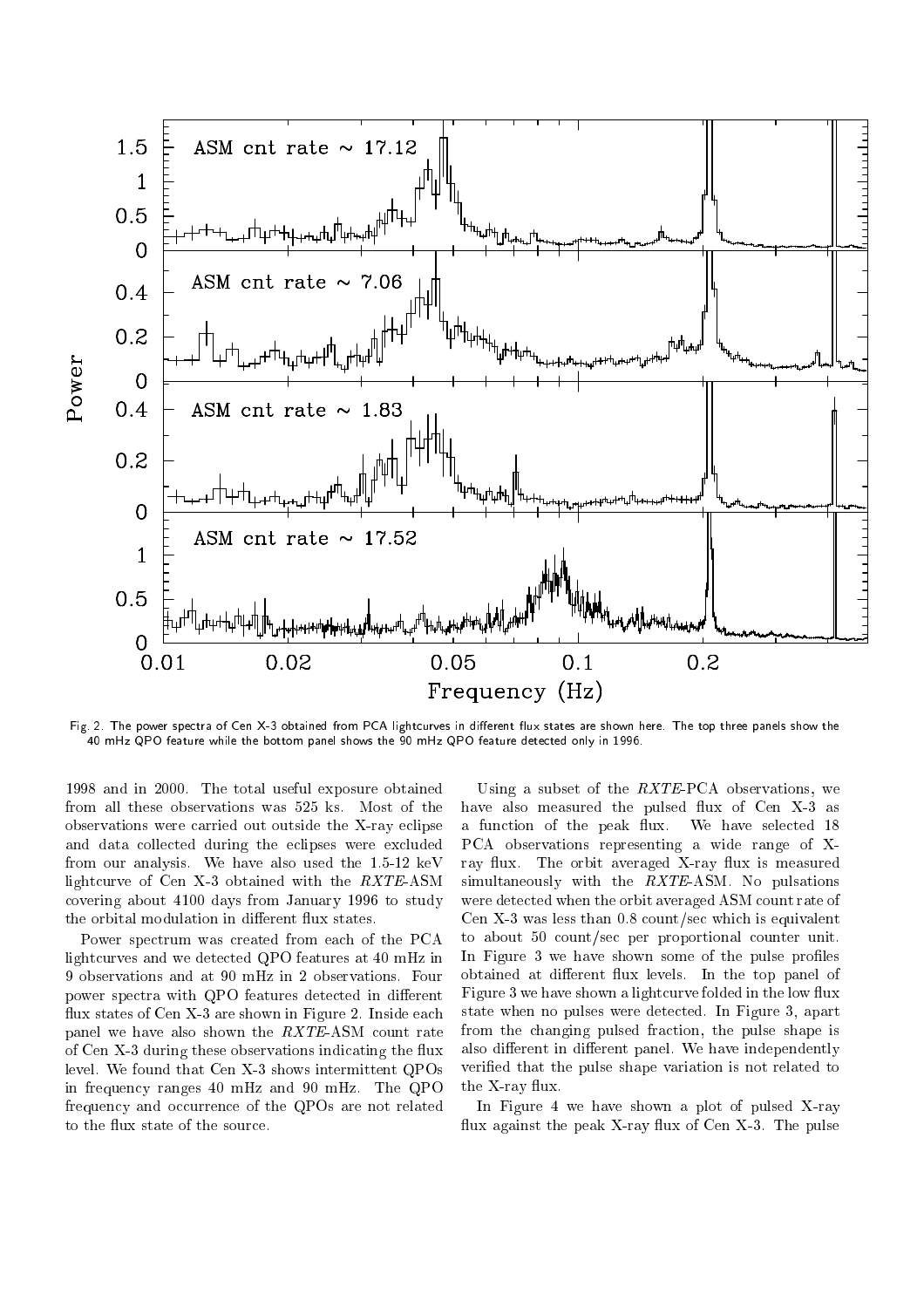

Fig. 3. Pulse profile of Cen X-3 is shown here in different flux states.

profiles shown in Figure 3 are shown in this plot with circles. We fitted the following two component function to the pulsed flux data.

$$
F_{\max} - F_{\min} \simeq \begin{cases} 0, & F < F_0; \\ f(F_{\max} - F_0), & F \ge F_0; \end{cases} \tag{1}
$$

We determined the value of the pulsed fraction of the pulsating omponent to be to be 90%, while the maximum value of the unpulsed component is a count rate of 175.5 per PCU. The pulsed X-ray flux in different flux states is consistent with the X-ray emission having two omponents, one with a large and onstant pulsed fra
tion and a se
ond unpulsed omponent that dominates in the low state.

From the RXTE-ASM data, we have made 3 separate

lightcurves, one each for the high, intermediate and low flux states. First we excluded the data acquired during the X-ray e
lipse and the remaining data was segregated into three sets depending on the average ount rate per binary orbit of Cen X-3. These 3 light
urves were then folded with the orbital period and intensity dependent orbital modulaton curves were obtained. The orbital modulation urves, shown in Figure 5 have been normalised with respect to the average count rate al
ulated over an orbital phase of 0.2 near the peak flux. The orbital modulation curves for the high and intermediate flux state are shown in the top panel while same for the low flux state is shown in the bottom panel of Figure 5. The high state data points are marked with circles. From Figure 5 we note thatn from a sharp eclipse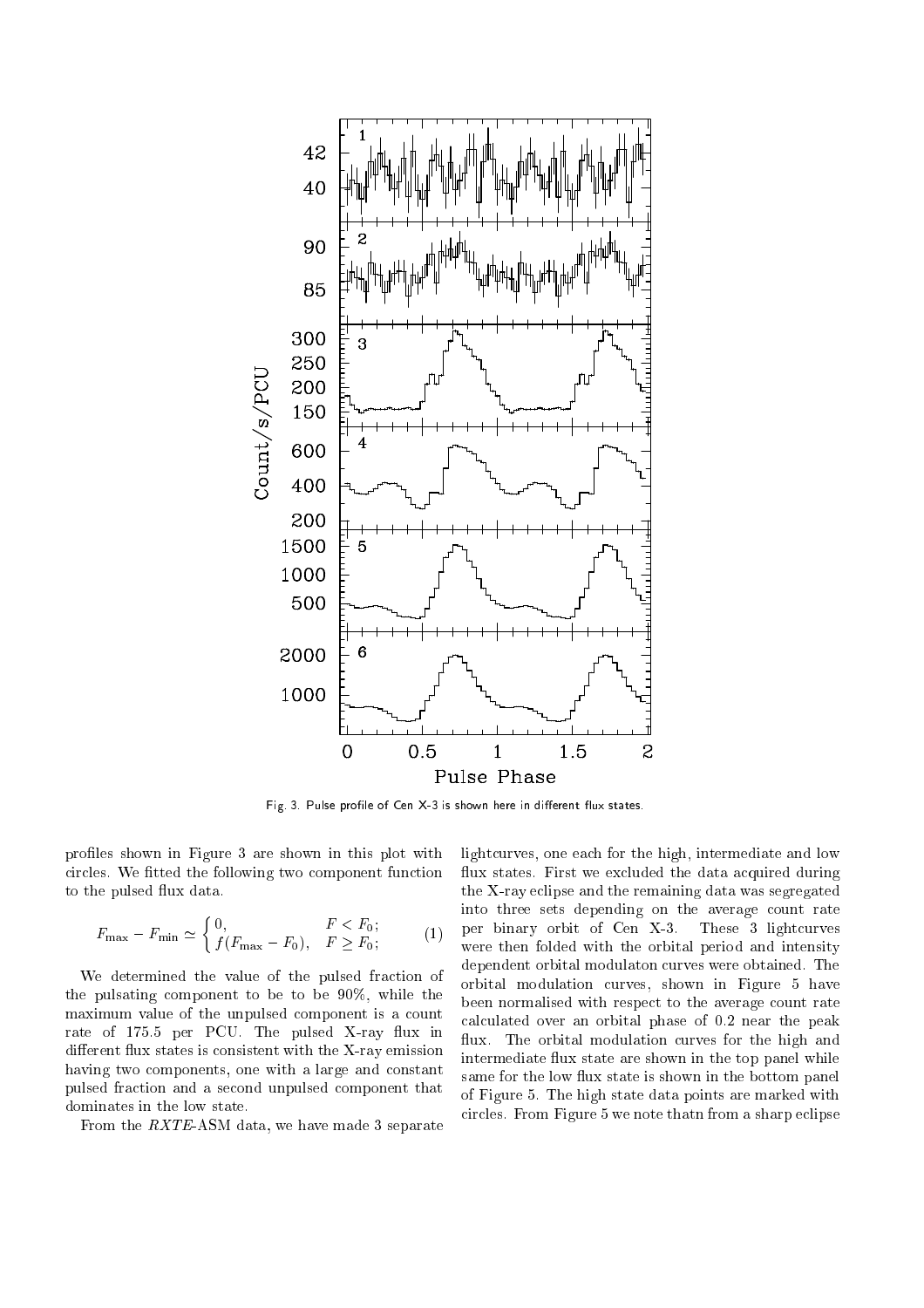

Fig. 4. Pulsed flux of Cen X-3 is plotted here against the peak flux. The points marked with circles correspond to the pulse profiles shown in Figure 3.

transition in the high flux state, the eclipse trnasitons be
ome a gradual modulation in the low state. We have also measured that the the ratio of X-ray flux of Cen X-3 during e
lipse and out-of-e
lipse is larger in the low flux state by a factor of  $7.0 \pm 1.3$  compared to the same in the high flux state. The flux state dependence of the orbital modulation pattern of Cen X-3 is very similar to that seen in the three accreting  $X$ -ray pulsars Her  $X-1$ , Cen X-3 and SMC X-1 (Naik & Paul 2003, Rai
hur & Paul 2008a, 2008b).

## 4. Dis
ussions

The observed QPO properties of Cen X-3 is in agreement with a scenario in which the actual mass accretion rate and X-ray luminosity of the sour
e does not hange. The  $\log$  term variation of the measured X-ray flux is due to hange in obs
uration by an aperiodi
ally pre
essing warped accretion disk.

The measurement of pulsed X-ray flux as a function of the peak X-ray flux of Cen X-3 as shown in Figures 3 and

4, is onsistent with a s
enario in whi
h the measured X-ray flux has two components. One component has a high pulsed fraction of 90% and is also highly variable, while the other componet is unpulsed. SMC X-1 also shows a similar characteristics over a wide range of its measured X-ray flux (Kaur, Paul, Raichur et al. 2007). The unpulsed omponent be
omes dominant in the low state, leading to a non-dete
tion of the pulses.

The flux dependent orbital modulations of Cen X-3 and its similarity with Her X-1, SMC X-1 and LMC X-4 indicate that in the low flux state, a large fraction of the observed X-rays are from an extended region whi
h is comparable to the size of the companion star. A different visibility of the larger emission region in different orbital phases leads to the smooth orbital modulation in the low state.

Based on the three independent investigations briefly des
ribed above we have proposed (Rai
hur & Paul 2008a, 2008b) that the long term intensity variations in Cen X-3 are primarily due to obscuration of the compact